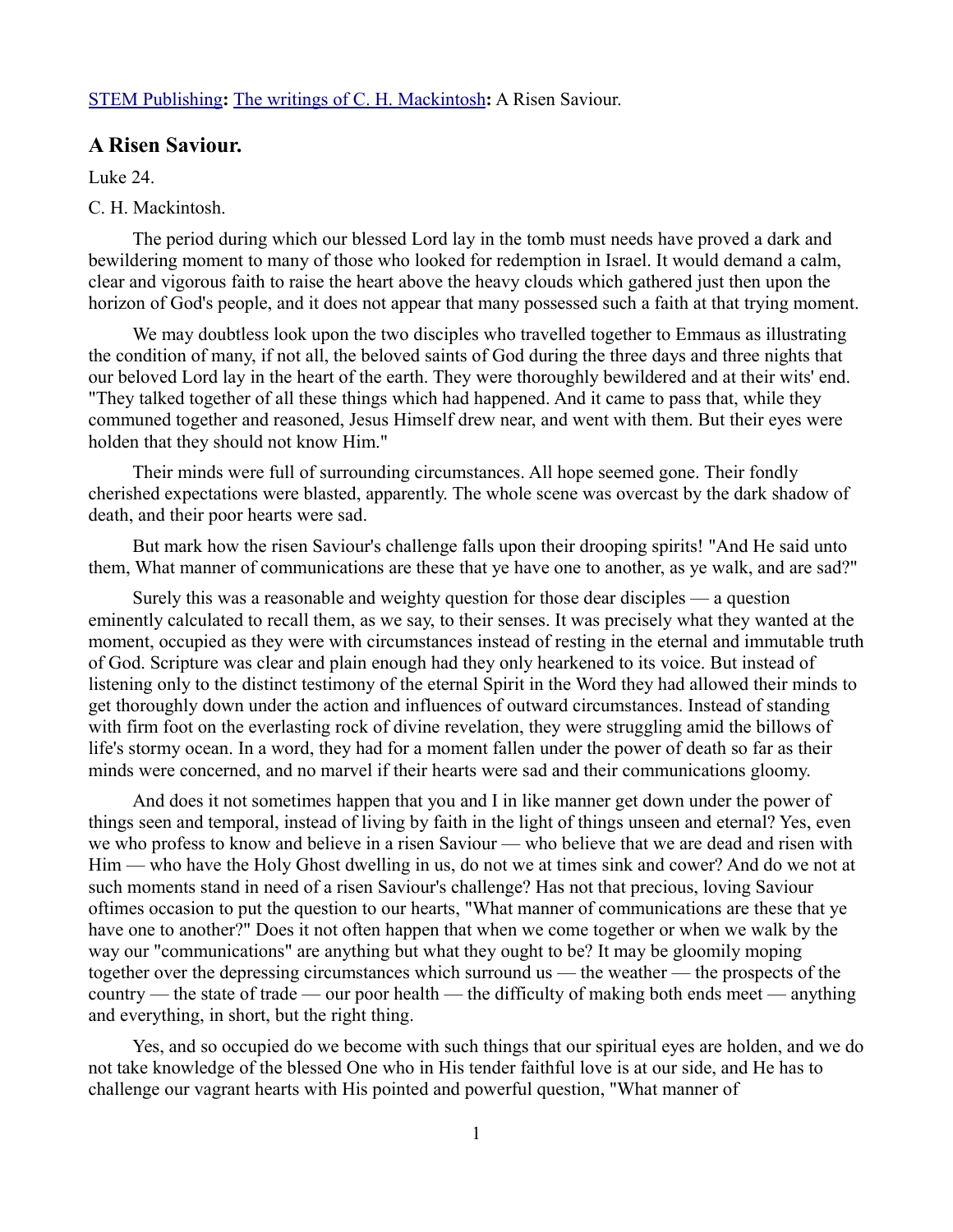communications are these that ye have?"

Let us think of this. It really demands our consideration. We are all far too apt to allow our minds to fall under the power and pressure of circumstances, instead of living in the power of faith. We get occupied with our surroundings instead of dwelling upon things above" — those bright and blessed realities which are ours in Christ.

And what is the result? Do we better our circumstances or brighten our prospects by gloomily moping over them? Not in the smallest degree. What then? We simply make ourselves miserable and our communications depressing; and, worst of all, we bring dishonour on the cause of Christ.

Christians forget how much is involved in their temper, manner, look, and deportment in daily life. We forget that the Lord's glory is intimately bound up with our daily deportments. We all know that, in social life, we judge of the character of the head of a household by what we see of his children and servants. If we observed the children looking miserable and downcast, we should be disposed to pronounce their father morose, severe and arbitrary. If we see the servants crushed and overwrought, we consider the master hard-hearted and grinding. In short, as a rule, you can form a tolerably fair estimate of the head of a house by the tone, spirit, style and manner of the members of his household.

How earnestly, then, should we seek, as members of the household of *God*, to give a right impression of what He is by our temper, spirit, style, and manner! If men of the world — those with whom we come in contact from day to day in the practical details of life — if they see us looking sour, morose downcast — if they hear us giving utterance to doleful complaints about this, that and the other — if they see us occupied about our own things — grasping, griping, and driving as hard bargains as others — if they see us grinding our servants with heavy Work, low wages, and poor fare — what estimate can they form of Him whom we call our Father and our Master in heaven?

Let us not despise and turn away from such homely words. Depend upon it there is need of such in this day of much profession. There is a vast amount of intellectual traffic in truth which leaves the conscience unreached, the heart untouched, the life unaffected. We know we are dead and risen; but when anything occurs to touch us, either in our persons, in our relations, or in our interests, we speedily show how little power that precious truth has upon us.

May the Lord give us grace to apply our hearts very seriously and earnestly to these things, so that there may be, in our daily course, a more faithful exhibition of a genuine Christianity — such an exhibition as shall glorify our own most gracious God and Father, and our Lord and Saviour Jesus Christ — and such, too, as shall afford to those who come in contact with us a fair specimen of what pure religion really is in its action upon the entire course and character.

May we all realize more a risen Saviour's presence, and find therein a triumphant answer to all the dark suggestions of the enemy, the depressing reasonings of our own hearts, and the deadening influence of surrounding circumstances. God, in His infinite mercy, grant it, for Jesus' sake.

It is impossible to read this charming section of inspiration (Luke 24) and not be struck with what we may venture to call the rallying power of a risen Saviour's voice and presence. We see the dear disciples scattered hither and thither in doubt and perplexity, fear and despondency — some running to the sepulchre; some coming from it; some going to Emmaus, and some crowded together at Jerusalem, in various states and conditions.

But the voice and realized presence of Jesus rallied, reassured, and encouraged them all, and brought all together around His own blessed Person in worship, love, and praise. There was an indescribable power in His presence to meet every condition of heart and mind. Thus it was; thus it is;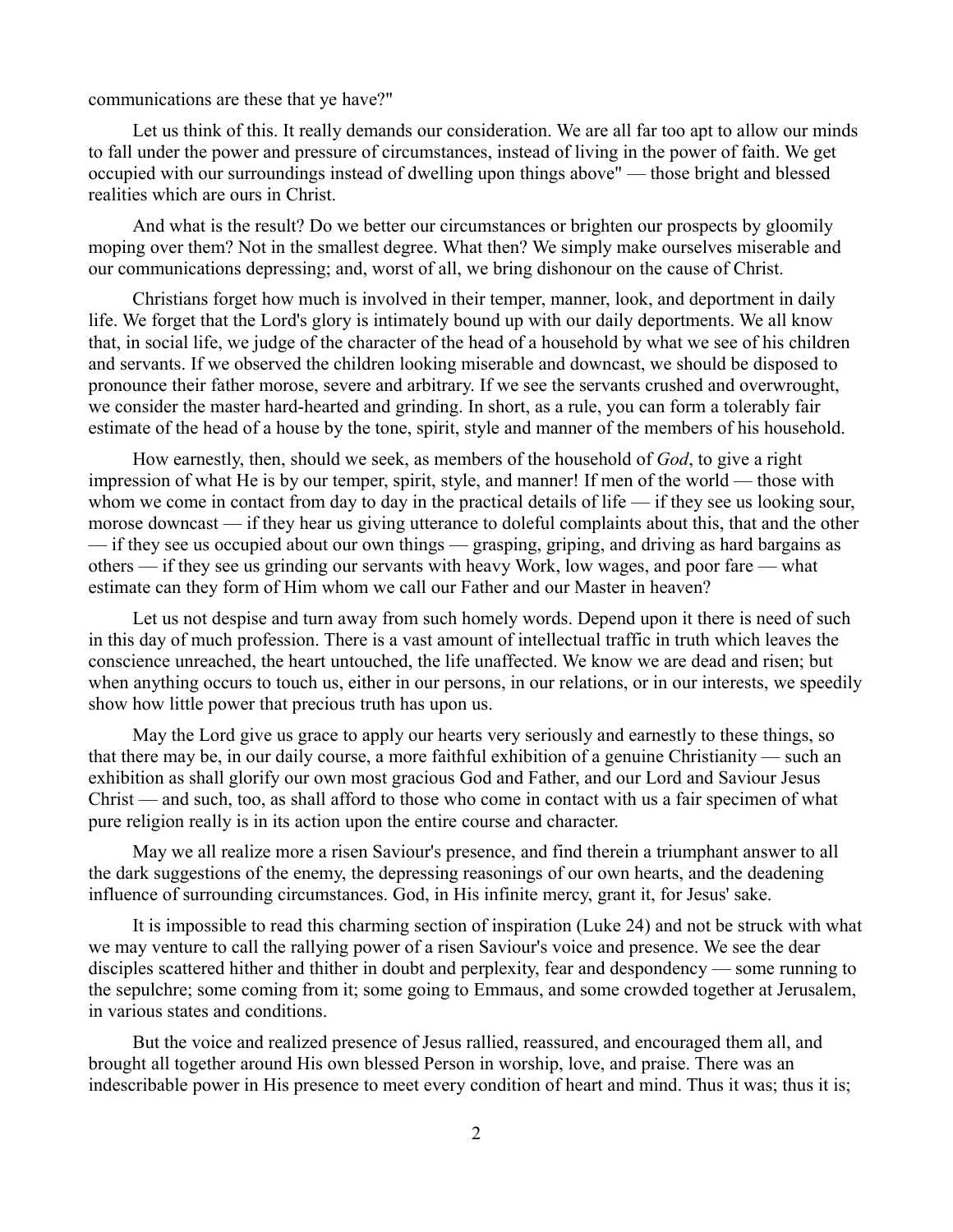thus it ever must be, blessed and praised be His precious name! There is power in the presence of a risen Saviour to solve our difficulties, remove our perplexities, calm our fears, ease our burdens, dry our tears, meet our every need, tranquillise our minds and satisfy every craving of our hearts.

Jesus! Thou art enough,

The mind and heart to fill;

Thy life — to calm the anxious soul

Thy love  $-$  its fear dispel.

The two disciples going to Emmaus proved something of this, if we are to judge from their own glowing words to one another. "Did not our heart burn within us, while He talked with us by the way, and while He opened to us the Scriptures?" Yes, here lay the deep and precious secret: "*He* talked with us" — and "*He* opened to us the Scriptures"! What seraphic moments! what high communion! what loving ministry! A risen Saviour rallying their hearts by His marvellous words and mighty exposition of the Scriptures.

What was the effect — what the necessary result? The two travellers instantly returned to Jerusalem to seek their brethren. It could not be otherwise. If we lose sight of a risen Saviour we are sure to get away from our brethren, sure to get occupied with our own things; to pursue our own way — get into coldness, deadness, darkness, and selfishness. But, on the other hand, the moment we get really into the presence of Christ, when we hear His voice and feel the sweetness and power of His love, when our hearts are brought under the mighty moral influence of His most precious loving ministry, then we are led out in true affection and interest after all our brethren and in earnest desire to find our place in their midst in order that we may communicate to them the deep joy that is filling our own souls. We may lay it down as a fixed principle — a spiritual axiom — that it is utterly impossible to breathe the atmosphere of a risen Saviour's presence and remain in an isolated, independent, or fragmentary condition. The necessary effect of His dear presence is to melt the heart and cause it to flow out in streams of tender affection toward all that belong to Him.

But let us pursue our chapter.

"And they rose up the same hour" of the night — thus proving they had but little business at Emmaus, or how paramount was the blessed object now before them, "and returned to Jerusalem, and found the eleven gathered together, and them that were with them, saying, The Lord is risen indeed, and hath appeared to Simon. And they told what things were done in the way, and how He was known of them in breaking of bread. And as they thus spake, Jesus Himself stood in the midst of them, and saith unto them, Peace be unto you. But they were terrified and affrighted, and supposed that they had seen a spirit."

They, too, needed a risen Saviour's challenge to bring them to their senses — to calm their fears and raise their drooping spirits. They needed to realize the power of His presence as the risen One. They had just declared to their two brethren from Emmaus that "The Lord is risen indeed"; but yet when their risen Lord appeared to them they did not know Him, and He had to challenge their hearts with His stirring words, "Why are ye troubled? and why do thoughts arise in your hearts? Behold My hands and My feet, that it is I Myself: handle Me, and see; for a spirit hath not flesh and bones, as ye see Me have. And when He had thus spoken, He showed them His hands and His feet. And while they yet believed not for joy, and wondered, He said unto them, Have ye here any meat? And they gave Him a piece of a broiled fish, and of an honeycomb. And He took it, and did eat before them."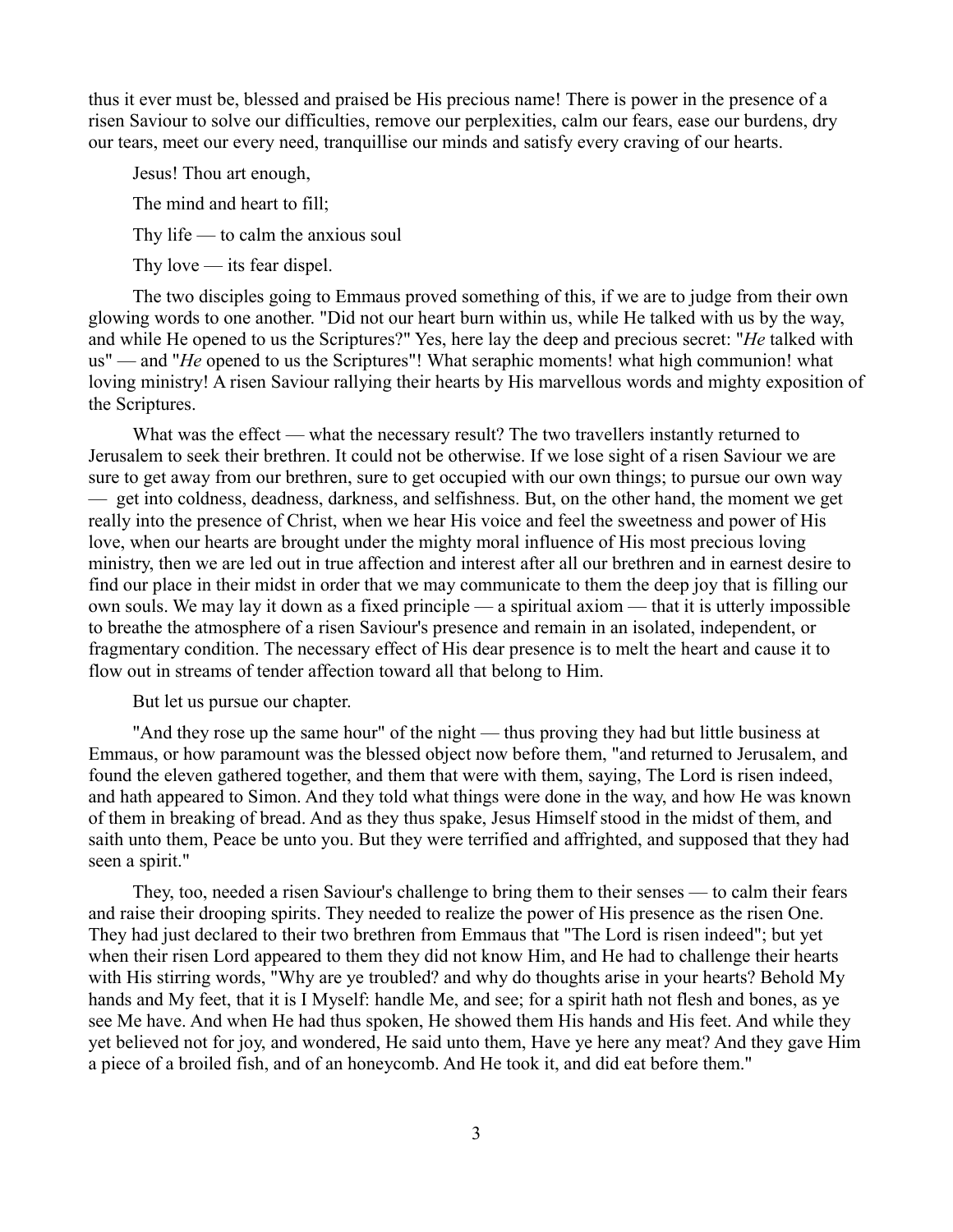What tender love! What gracious condescension to their weakness and need! What compassionate entrance into all their feelings, spite of their folly and unbelief! Gracious Saviour! Who would not love Thee? Who would not trust Thee? May the whole heart be absorbed with Thee! May the whole life be cordially devoted to Thy blessed service! May Thy cause command all our energies!! May all we have and all we love be laid on Thine altar as a reasonable service! May the eternal Spirit work in us for the accomplishment of these grand and longed for objects!

But ere closing this brief article there is one point of special interest and value to which we must call attention, and that is, the way in which the risen Saviour puts honour upon the written Word. He rebuked the two travellers for their slowness of heart to believe the Scriptures. "And beginning at Moses and all the prophets, He expounded unto them in all the Scriptures the things concerning Himself."

So also in His interview with the eleven and the rest at Jerusalem. No sooner had He satisfied them as to His identity than He sought to conduct their souls to the same divine authority — the Holy Scriptures. "And He said unto them, These are the words which I spake unto you, while I was yet with you that all things must be fulfilled, *which were written* in the law of Moses, and in the Prophets, and in the Psalms, concerning Me. Then opened He their understanding, that they might understand *the Scriptures*, and said unto them, *Thus it is written*, and thus it behoved Christ to suffer, and to rise from the dead the third day: and that repentance and remission of sins should be preached in His name among all nations, beginning at Jerusalem."

All this is of the deepest possible importance at the present moment. We feel persuaded that professing Christians everywhere need to have their hearts stirred up in reference to the paramount claims of the Word of God, its absolute authority over the conscience, its formative power, its complete sway over the entire course, character and conduct.

It is to be feared, greatly feared, that Holy Scripture is fast losing its divine place in the hearts of those who profess to take it as the divine rule of faith and morals. We have often heard that watchword sounded in our ears, "The Bible, and the Bible alone, is the religion of Protestants." Alas! if this motto were ever really true we fear that its truth at this moment is more than questionable. Very few, comparatively, even of those who occupy the very highest platform of profession seem to admit, and still fewer actually acknowledge practically, that *in all things* — whether of faith or morals — in all the practical details of life, in the Church, in the family, in the business, and in our private walk from day to day — we are to be governed absolutely by that commanding, that mighty, that morally glorious sentence, "It is written" — a sentence enhanced exceedingly in value and heightened in its moral glory by the telling fact that it was used thrice by our adorable Lord at the opening of His public career, in His conflict with the adversary, and sounded in the ears of His loved ones just as He was about to ascend into the heavens.

Yes, dearly beloved Christian reader, "It is written" was a favourite sentence with our divine Master and Lord. He ever obeyed the Word. He yielded a hearty and unqualified submission to its holy authority in all things. He lived on it and by it from first to last. He walked according to it and never acted without it. He did not reason or question, imply or infer, He did not add or diminish, or qualify in any one way — *He obeyed*. Yes; He, the eternal Son of the Father — Himself God over all blessed for ever — having become a man, lived on the Holy Scriptures and walked by their rule continually. He made them the food of His soul, the material and the basis of His marvellous ministry — the divine authority of His perfect path.

In all this He was our great Exemplar. Oh, may we follow His blessed footsteps! May we bring